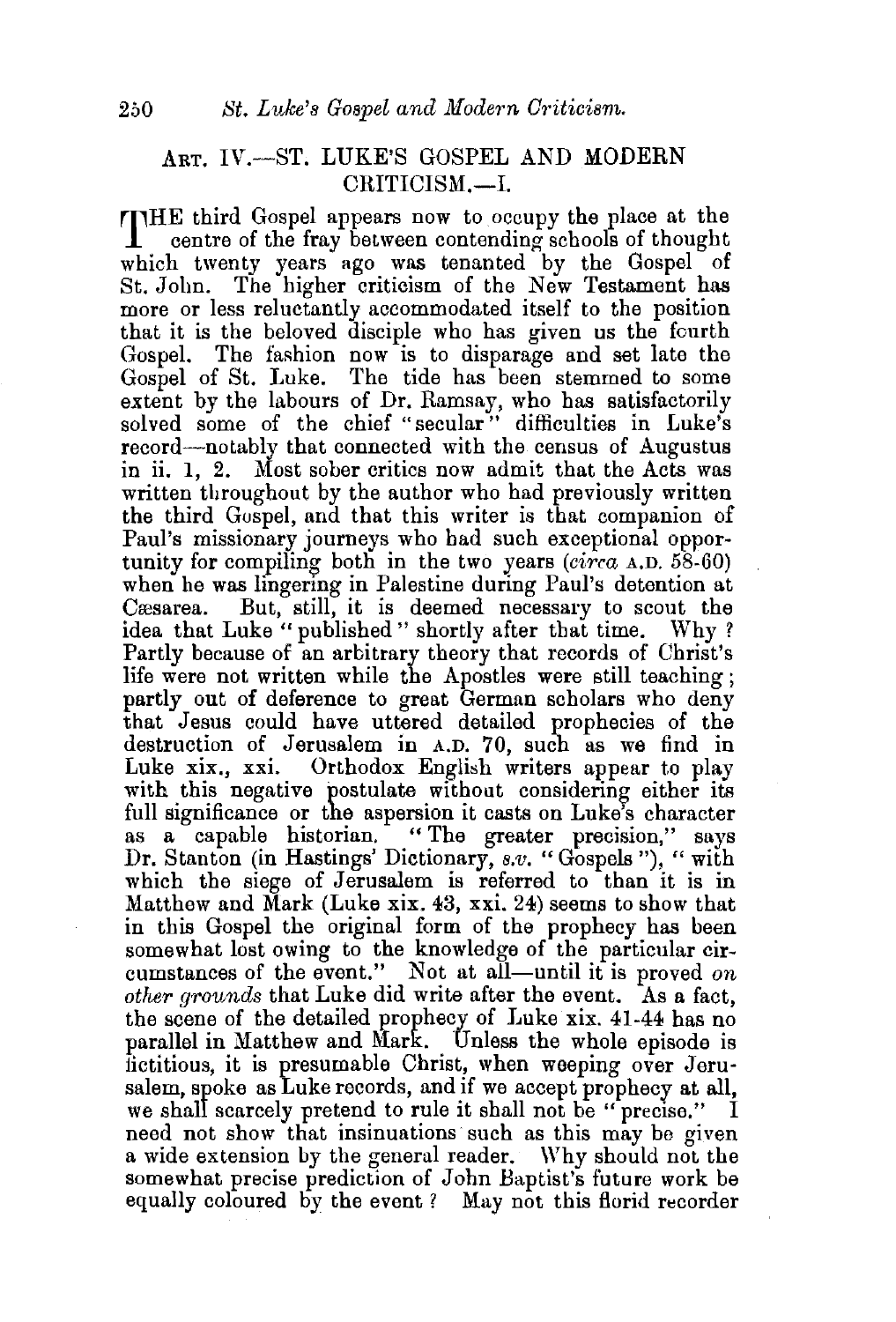of prophecies have similarly embellished his account of Christ's birth and resurrection? Where shall we stop ?

Dr. Ramsay has recorded his own complete conversion from the conclusions of Baur, Zeller and Renan, " that Luke was an able and beautiful, but not very well-informed writer, who lived ... when all actors in those events had died, and when accurate knowledge of facts was difficult." It is much to be regretted that one who has so ably vindicated the accuracy of Luke still makes him publish late what it is admitted he compiled early. In discussing Luke's peculiar mode of dating in chap. iii. 1, Dr. Ramsay appeals to the manner of reckoning prevalent in the time of Titus, who, like Tiberius, had been "associated " with his imperial predecessor. He thinks Luke's unusual computation shows that the Preface at least must have been put-possibly as a finishing touch-when Titus was sole Emperor (A.D. 79-81). Here, at least, we have a good scholarly illustration instead of mere assumptions. But it is unconvincing by itself as an argument against the early date, and its insufficiency for chronological purposes is, in fact, admitted by Mr. Bebb in Hastings' Dictionary, *s.v.* "Luke." No one, indeed, more clearly than Dr. Ramsay connects this Gospel with first witnesses whom Luke might well have found in Palestine in A.D. 58-60, but who after the fall of Jerusalem must, if surviving, have been widely scattered. Thus, of Luke's Preface he says most truly,<sup>1</sup> that "an author who begins with a declaration such as that had either mixed freely with many of the eye-witnesses and actors in the events which he proceeds to record, or he is a thorough impostor." Again, on Luke i. 2 he remarks: " It is plain that the historian either believed his statements to be based on the authority of the Virgin Mary herself, or has deliberately tried to create a false impression that such was the case." I gather, then, Dr. Ramsay admits that Luke was getting the information used in his two books in A.D. 58-60. But surely we may infer also from the Acts that Luke was in those days actually noting down minute occurrences in his journeys, just as a man would who meant to shortly publish his compilations. Now Acts abruptly ends with Paul at Rome "in his own hired dwelling," *circa* A.D. 63. In whatever way we explain its precipitate close, the natural inference is that it came out at that period, and that the Gospel had been published somewhat earlier. We surely need strong proof to make us think Luke delayed giving his compilations to the world for some twenty years.

Professor Sanday has, I think, then, fairly summed up the

1 Ramsay, "Was Christ born at Bethlehem?" chap. i.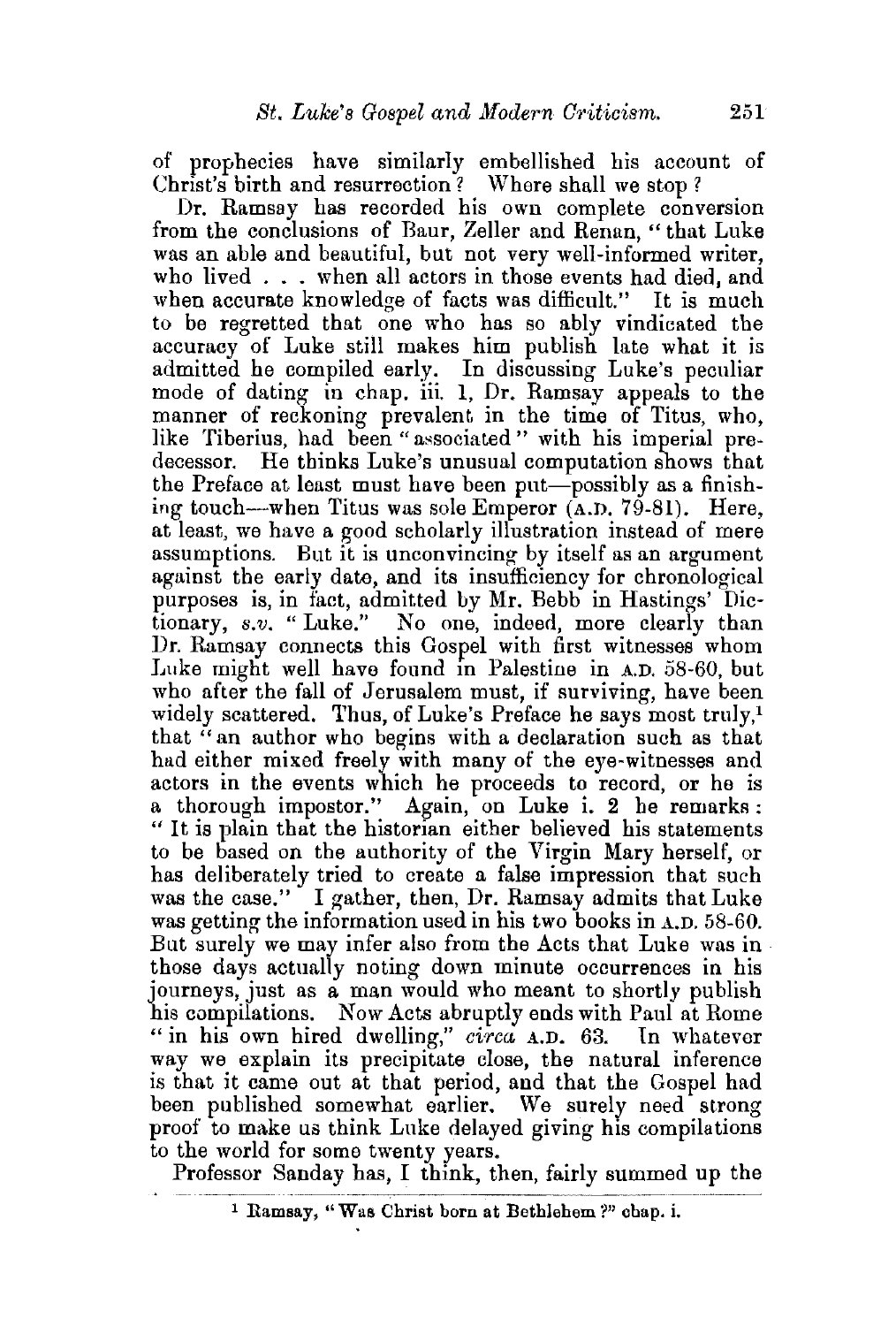only substantial arguments against the old belief that Luke<br>wrote not long after his two years' stay in Palestine. "There wrote not long after his two years' stay in Palestine. are two objections: (1) That the process described in the Preface implies a longer period than would fall within the year  $A.D. 63$ --it is probable that the common basis of our three Synoptic Gospels was itself not committed to writing so early; and (2) that there is a rather strong presumption that the Gospel was written after, and not before, the fall of Jerusalem in A.D. 70."1

Of  $(2)$  I have said something already. With both  $(1)$  and (2) I propose to deal hereafter, noticing at the same time some flimsy subsidiary arguments that are added in Hastings' Dictionary, *s.v.* "Gospels," "Luke." It will be sufficient to say here that the theory of oral Gospels prevailing for some forty years in a land where people could write, appears the most unsatisfactory of all solutions of the Synoptie problem, and that as such data as we find in Matt. i. 1-17, Luke i. 46-55, 68-79, ii. 29-31, must have been found in early literary documents, the records which forms the "common basis" might well have been in writing too at an early date. But I must confine the rest of this paper to a graver matter. Side by side with this idea of late date there have come abroad ideas of Luke's inaccuracy in at least one important Gospel episode. A writer who I had fancied was singularly successful in recovering the exact context of many of our Lord's sayings, and often indicated frankly when he had no chronological data,2 is now presented as perpetrating a blunder which even in A.D. 80, I cannot think the Christian Churches would have tolerated. To both Dr. Sanday and Mr. A. Wright, the " first " miraculous Draught of Fishes of which Luke tells us appears fictitious. Both suggest it is a distorted replica of the miracle recorded in John xxi., which Luke has antedated two years or so, and forced into connection with Peter's summons to attend our Lord as an Apostle.<sup>3</sup> Luke thus, in fact, stands charged with two delinquencies: (1) Gravu misstatement of the circumstances of the final call of the leading Apostles, and (2) utter misapprehension (in A.D. 80) of a manifestation of the Risen Master which appears to have been much discussed  $(John xxi. 23)$  in Christian circles.

It is but fair to the Evangelist to say that most of his readers will find such a blunder a thing of unique enormity. Most Christian students find that with the aid of a little

<sup>&</sup>lt;sup>1</sup> Professor Sanday, "Inspiration." Bampton Lectures, 1893.

<sup>2</sup>*Cf.* Luke's expressions, *e.g.,* in v. 16, 27, vi. 1, 12, 17, vii. 1, 18, viii. 1, 22, 26, 28, xi. 1, xiv. 1, xviii. 1, xx. 1.<br>\_<sup>3</sup> Sanday, "Fourth Gospel"; Wright, "Composition of the Four

Gospels."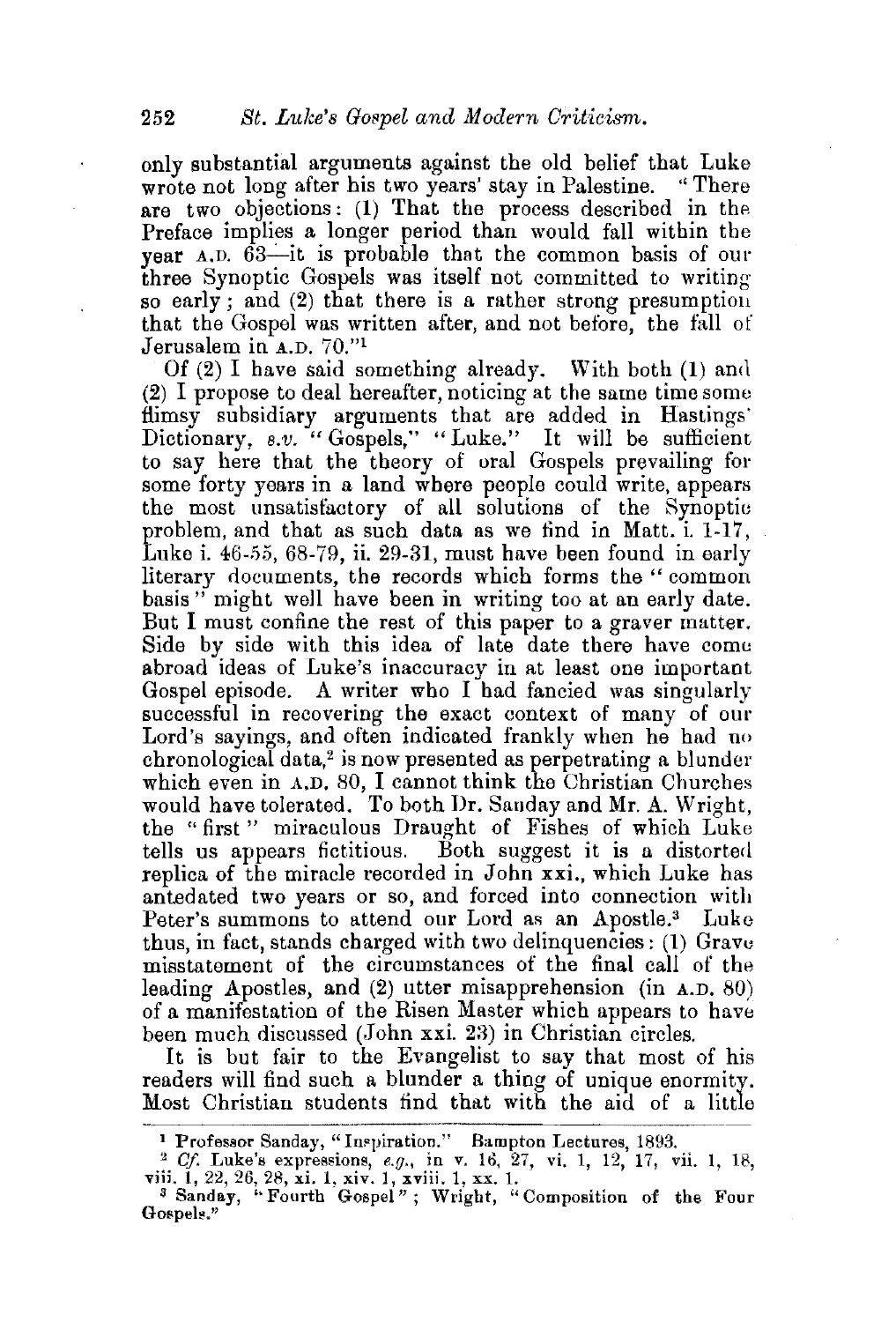imagination and common-sense they can attain a sufficiently satisfactory solution of discrepancies in the Evangelists.<sup>1</sup> They, of course, admit in such studies that, whatever one's idea of inspiration, the Gospels cannot be acquitted of occasional inaccuracies. They recognise too, that, in Matthew Christ's utterances are often ranged in view of subject, and not historical sequence. But arbitrary arrangement, and such mistakes in detail as occur in all human narrations, are on a very different footing, one feels, from blunders such as these. But we must be fair to the modern critics too. Dr. Sanday further says that "we might even be tempted to suppose" Matthew's account of Peter's walking on the water is a Similar replica of that volatile episode recorded in John xxi.—Peter's actions in Matt. xiv. 28-31 being, in fact, merely an embellishment of his "casting himself into the sea," to go to Jesus, in St. John's story. Both critics, too, tell us that there were not two "cleansings of the Temple" as we had always supposed. Mr. Wright's ideal "oral tradition" had somehow misdated the incident which Christendom has usually associated with the first day of Holy Week. The poor Synoptics in utter indifference to chronology, all three of them, ewlorsed the mistake. St. John in his Gospel corrected it, but, somehow, without in the least inducing the Church to understand his object. For, says Mr. Wright, "St. John places the cleansing of the Temple at the beginning of the ministry; the Petrine memoirs place it at its close.... I maintain St. John is to be followed."

When the writer after this feat magnanimously cedes us the historicity of both the Miracles of Feeding, one cannot help reflecting how much of this " high " criticism depends on the survival or loss of a few accidental words. But for the record of Christ's having casually mentioned two distinct feedings in a certain speech, one may take it for certain this critic would have his neat little theory of conflicting traditions which had again biparted a single incident. In that case l1e would have been by his own admission wrong.

But I think there will be no need to justify Luke when, as here, he is supposed to blunder in such good company as that of Matthew and Mark. Let us, then, rivet our attention on the charge personal to our Evangelist. I shall try to discuss it as if the Gospels were ordinary literature and the Church any ordinary association of men united for a common object. I set aside for the time all those conceptions of

<sup>&</sup>lt;sup>1</sup> The incident of Luke vii.  $36-50$  is, of course, quite distinct from that of John xii. 1-8, and as the difficulties here lie in the accounts of Matthew and Mark, there is no need to touch on them in this paper.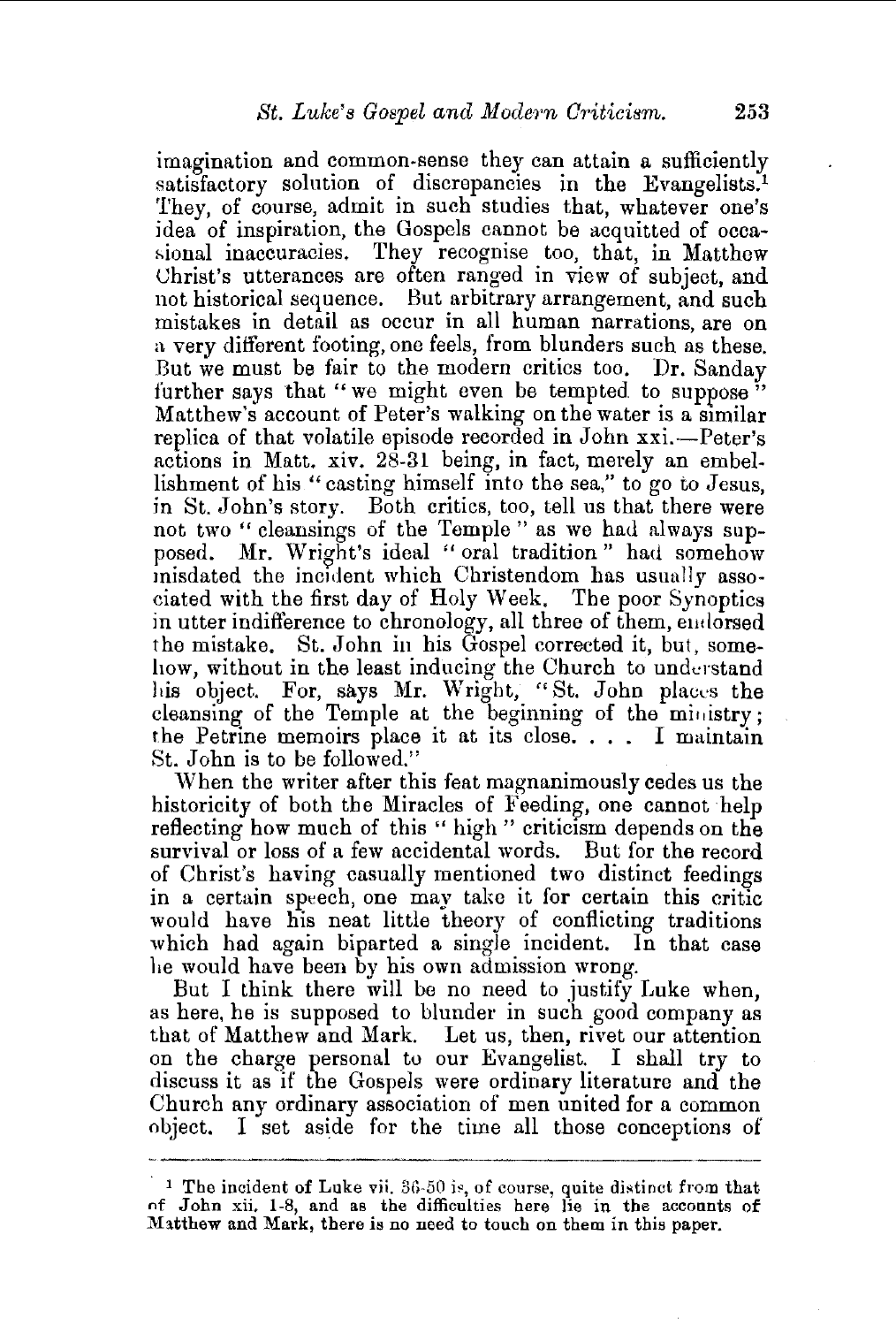inspiration which, certainly, from the third century onwards coloured the Christian view of the Gospels, and implanted a belief that (whatever their sources were) the Evangelists were guarded by God from serious error. Most of my readers are familiar with the two episodes in question. Dr. Sanday "strongly suspects," and Mr. Wright "thinks it not improbable," that Luke has misplaced and misrepresented that recorded for us by St. John. Both critics try to palliate the gravity of the charge. But I certainly feel that, if their hypothesis be well founded, I can say no more in these papers about the capability of St. Luke. An Evangelist may make what claim he pleases to have "traced the course of all things accurately from the first." The assertion will go for nothing with most men if they find him so inaccurate where his statements can be checked.

Three distinct occasions should be recalled by my readers in considering this hypothesis.

1. Matt. iv. 18-22; Mark i.16-20: Matthew and Mark have tersely recorded a call of the two pairs of fisher brethren (Simon and Andrew, James and John) from their professional work to be with Christ as fishers of men. Luke says nothing of this call. Thev leave their work and follow Jesus. From this point let us follow Mark's story (Mark i. 21-34); Matthew's having only some of the incidents, and being diversified by the long section of the Sermon on the Mount. Mark continues, " And they go into Capernaum." He tells how in that town Jesus teaches in the synagogue on the Sabbath, causing astonishment at the "authority" He claimed. In the synagogue Jesus relieves a demoniac of an unclean spirit who recognises His power, and the fame of the deed is widely circulated. He then goes into Peter's house and cures his mother-in-law of a fever. When evening comes the sick and demoniacs are brought to Him and healed, the devils not being allowed to express their recognition of Him.

Now, all these facts Luke, who begins this section," And *He*  came down to Capernaum," relates (in iv. 31-41) in the same order, and with such close *verbal* agreement with Mark that his narrative must have come either from Mark or, as I think is much more probable, from Mark's source. In either case, he must have known that those Apostles were with Jesus. Obviously, too, when he says that Jesus "entered the house of Simon" (iv. 3S) he knows of Peter as already an acquaintance of our Lord, and presumably taking Him to his house. The only rational explanation of the omission of the former call, and the altering "they " to "he," amid so much close correspondence, is that it is deliberate. Luke knows that, although these Apostles had been summoned from their work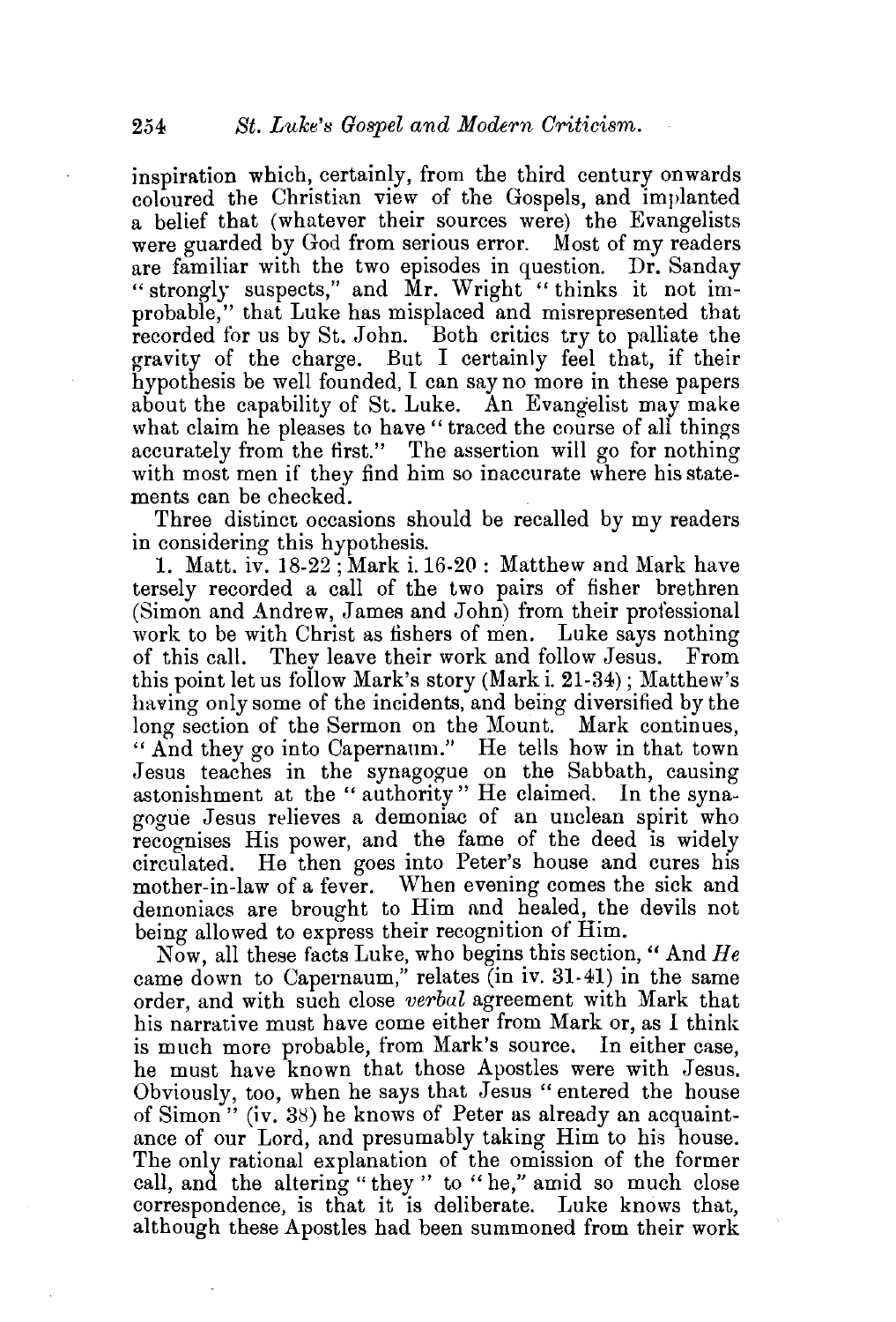to attend Jesus, they did not really make their final renunciation of "all things " for His sake till after that visit to Capernaum and on the occasion of the miraculous Draught of Fishes. He chooses, naturally enough, to concentrate our attention on the final and more memorable call, which he is going to give in v. 1-11. Is it an unlikely thing that Jesus should once and again have invited these men to temporary companionship, to test them before they were summoned to leave everything for Him? No one who accepts the fourth Gospel need think so. For John informs us of the fact that these same persons had on a yet earlier occasion gone from John Baptist to Jesus as temporary companions, and had accompanied Him in His Passover visit to Jerusalem (John i. 37 *et seq.).* They had again taken up their vocation as fishermen before Jesus summoned them to keep company with Him on the occasion of the visit to Capernaum. But what decided them finally to become His permanent disciples at the sacrifice of all worldly ties was the day of the miraculous Draught of Fishes. Put in this way, I see no more difficulty in the final call given in Luke v. than in either of the other calls-John i., Mark i. From Luke, in fact, we learn that those fishermen were appealed to, not twice, but thrice, before they made their great sacrifice for the sake of Christ. And why not?

2. Luke v. 1-11: But now for Luke's story in its connection with the miracle. Our Lord had been preaching in the synagogues of Galilee, presumably unattended by these men. He appears on the banks of the lake, and a crowd gathers round and presses to hear Him. He sees two empty boats, and enters the one which is Simon's, and, asking him to thrust out a little way, addresses the people from it. When He has ceased He bids Simon cast for a draught. Simon, remarking that he had fished all night in vain, obeys in deference to Jesus. The draught is so successful that the nets break, and the other boat—that of the partners, James and John—has to be hailed to land the immense haul. Simon Peter, appalled, prostrates himself, crying: "Depart from me, for I am a sinful man, O Lord!" The others share his amazement. Jesus says to Simon: "Fear not; from henceforth thou shalt catch men alive." The group bring their boats to land, and leave "all things" and follow Jesus.

Observe the departures from that call related by Matthew and Mark, which was evidently known to Luke. That call presented a picture of one boat with the sons of Zebedee in it mending their nets ; of Simon and Andrew working a seine net from the shore; of the Master approaching unattended, and saying: " Come ye after Me, and I will make you fishers of men." St. Luke's incident, with its thronging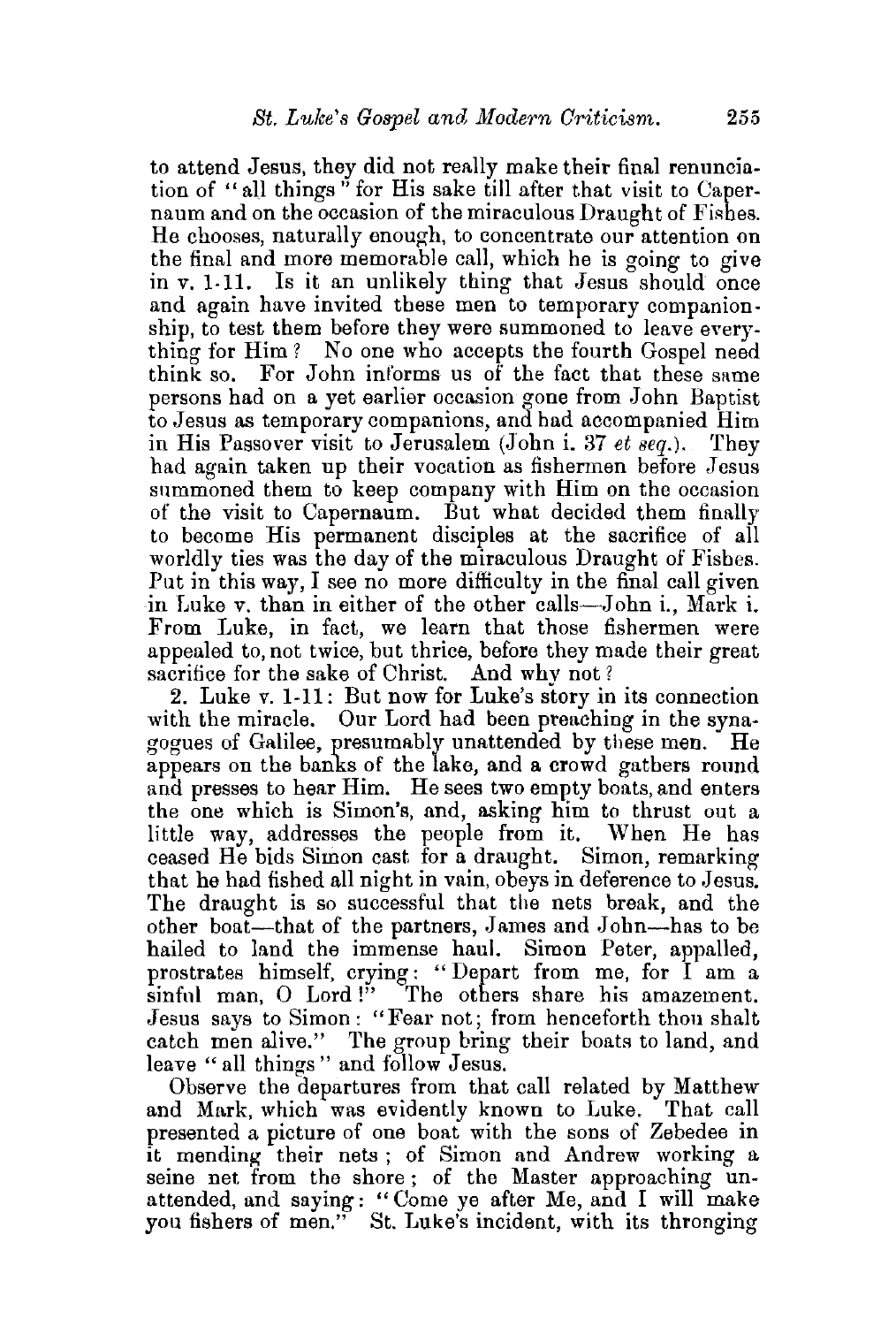crowds now incited to hear Jesus, the two empty boats with their owners washing their nets on shore, and Simon summoned to push the boat off that Jesus may preach unmolested, is an entirely diflerent scene. Even the metaphor used by Jesus after the miracle is not quite the same as before, but seems adapted to the peculiar circumstance. For in  $\partial \psi \theta$ pώπους έση ζωγρών ("It is men whom you shall catch alive ") there is surely a reference, not to fishing in the open sea, but rather to Peter's present problem-how to retain two boatloads of *living,* leaping fish. And what of Peter's words ? If ever utterance was true to the speaker's temperament, it is that, "Depart from me, for I am a sinful man,  $O$  Lord!" It is just that curious blend of modesty and audacity which we know to be characteristic of the man. It is the terse, brusque way of speaking which we hear again in-''Be it far from Thee, Lord; this shall not happen to Thee." "Lord, it is good for us to be here, and let us make three tabernacles." " Thou shalt never wash my feet." Can we suppose that all this is merely the effect of an " oral " mirage, which reflects features on one side from episode 1, and on the other from the distant episode 3, and yet produces such a lifelike scene?

3. John xxi. : Some two years afterwards Jesus appears in the resurrection body to seven disciples, who, after the first Eastertide, had resumed for a time their vocation on the Sea of Galilee. Andrew, whom we may detect in Luke's group, though his name is not mentioned.<sup>1</sup> is certainly not present now. The hour is that of hazy dawn. In Luke's story it was seemingly evening; at least Peter's aorist, " We *toiled* all night," taken with the incident of protracted preaching to an unoccupied crowd, suggests that conclusion. An unrecognised Person bids these seven, after another night's fruitless toil, .cast the net "on the right side of the boat," and again there is a large haul of fish. The sign convinces John that it is the Lord. And why? Of course, because Jesus had worked a like miracle in his presence under like circumstances in the early days, and because Luke's impugned story is strictly true. Never, in fact, is the repetition of a miracle more intelligible both in purpose and in actual result.

Instead, however, of breaking nets and two boats full of live fish, we have now one2 boat, and some of its crew

<sup>1</sup> The omission proves nothing more than in Luke iv. 38. Luke there gives us, "When Jesus was come into Simon's house," for Mark's" They

 $2$  John vi. 22-24 shows that there is no distinction in his use between  $\pi\lambda$ οΐον and  $\pi\lambda$ οιάριον.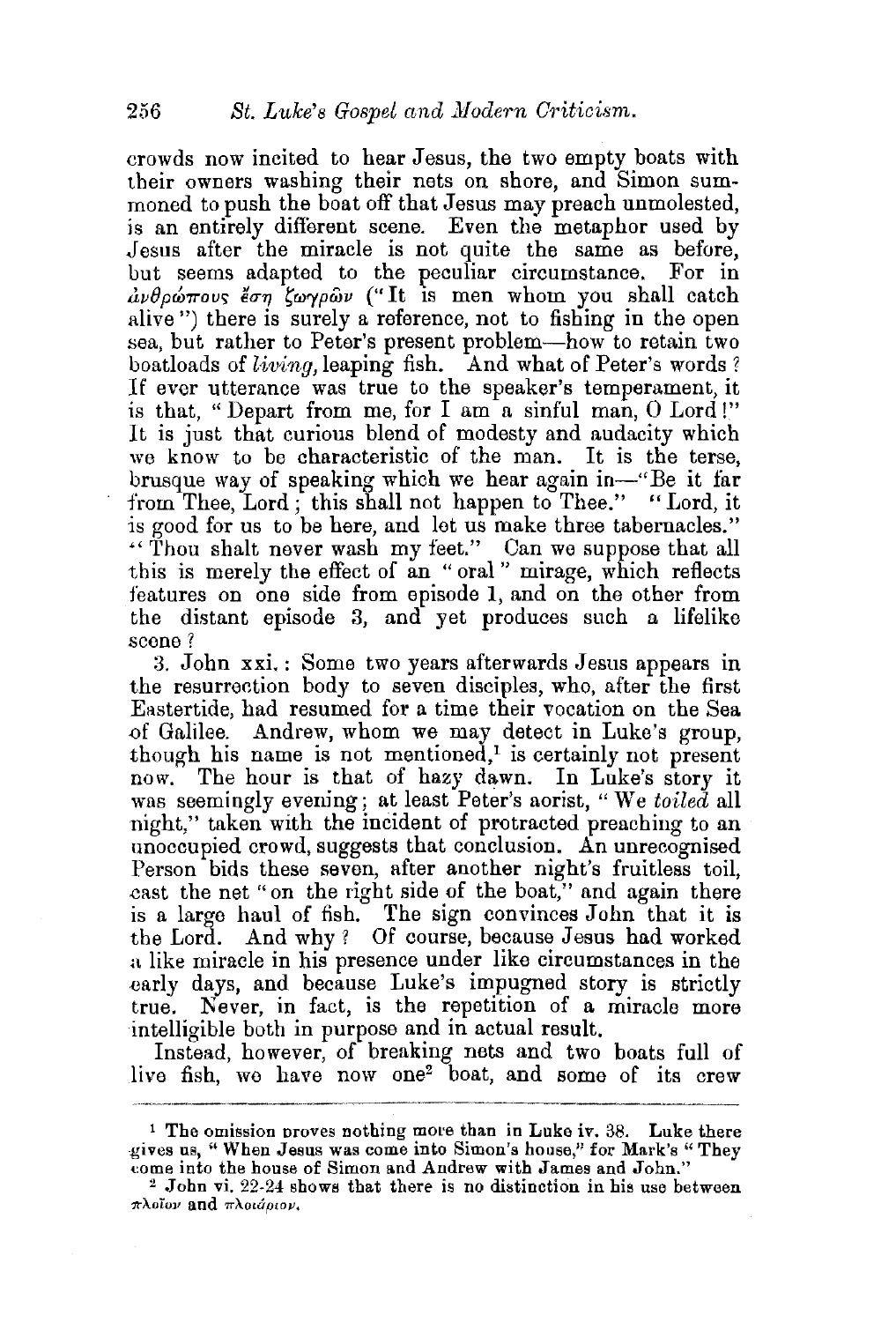rowing, some tugging at the net; and it is distinctly said that this net was landed on shore with one hundred and fiftythree big fish, and was not broken. After this there is not a shred of resemblance between the two stories. Peter, who on the first occasion had cried, "Depart from me," is seen here leaping into the water to go to Jesus. On the other hand, instead of hailing Him as "Lord," he with the others refrains from all greeting or questioning to corroborate the conviction that it is Jesus. When discourse actually begins, the Saviour does not repeat the former metaphors. Nothing is said about fishing for or capturing men. It is Peter's work of tending the Church in his official capacity that is to be impressed. And so thrice in varied form we have the charge to feed the flock.

Possibly the reader is now satisfied that the historicity of that first Draught of Fishes is likely to survive the strong suspicions of Luke's critics. I shall instance hereafter other cases where this Gospel tells us fresh matter in regard to Peter and John, which the critics have not assailed. convince me that Luke had access in his travels, not only to John in Palestine, but also to Peter himself, whose presence at Rome in A.D. 61-64 is well attested. Meantime, I venture to point out a kind of consideration which our critics with their microscopic analysis constantly overlook, despite their theory of exclusively oral teaching. As this evangelist wrote -if St. Luke wrote about the year A.D. 80-so must he have been for many years teaching and speaking. Furtherassuming John xxi. to be true history-not only St. John, but six others, had during a half-century been telling that Resurrection story which is now preserved in the Fourth Gospel. That it was left to St. John to enshrine it in an authoritative form in no way argues any conspiracy of silence until St. John wrote. We are left in no doubt in this matter. For St. John tells us that the discourse of our Lord on the occasion was talked about among the early Christians, and he corrects a misunderstanding of our Lord's expressions relative to himself (John xxi. 23).

Then, too, there was Peter, who had lived a noteworthy life from the beginning of the Gospel onwards, and been martyred in Rome, probably in the summer of A.D. 64. Were these early Christians quite uninterested in him? On the contrary, much sympathy, degenerating to party feeling, undeniably centred about that great personality in very early times. What follows? Why, if Luke came forward in A.D. 80 with his garbled story about Peter's antecedents, there must have been many who would know better and resent the innovation. If he showed he had antedated the familiar Draught of Fishes

19